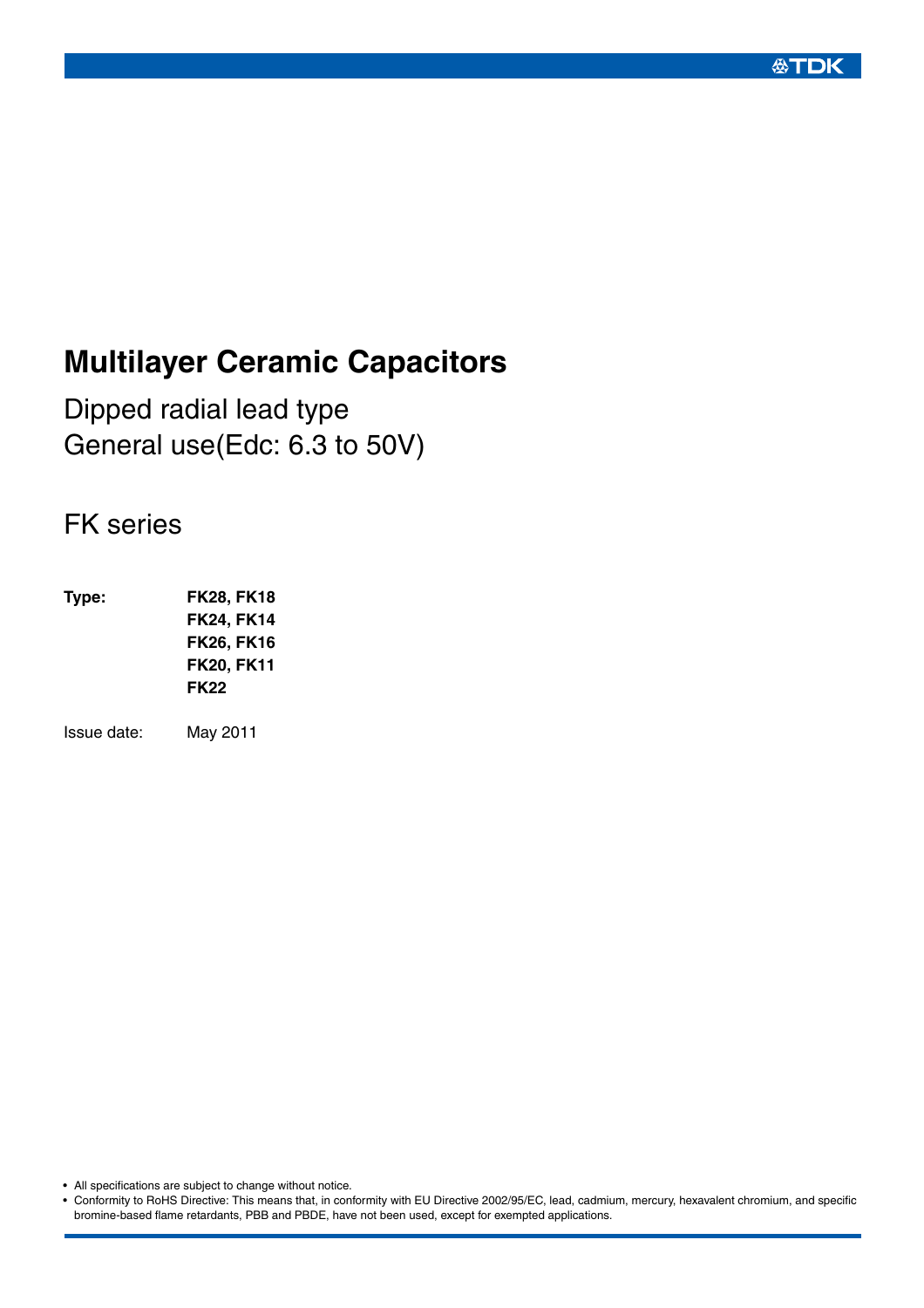**Conformity to RoHS Directive**

公丁

# **Dipped Radial Ceramic Capacitors General Use FK Series**

#### **FEATURES**

- Due to the technological progress in creating thinner layers of ceramic dielectric and achieving multilayer lamination, this product provides large electrostatic capacity.
- It maintains a high level of reliability under specified environmental conditions.
- Its residual inductance is small and it provides good frequency characteristics.
- The leads are formed with a "kink" to achieve consistent insertion heights and facilitate the release of gases during soldering for dramatically improved solderability.
- Also available are products that meet taping specifications for automatic insertions, which contribute to reducing on-board costs.

#### **PRODUCT IDENTIFICATION**

FK 28 C0G 1H 101 J  $\overline{(1)}$   $\overline{(2)}$   $\overline{(3)}$   $\overline{(4)}$   $\overline{(5)}$   $\overline{(6)}$   $\overline{(7)}$ 

#### (1) Series name

(2) Dimensions and shapes of lead wire



Dimensions in mm

| Type | L max. | W max. T max. F |     |               | Q           | ød                 | Fig          |
|------|--------|-----------------|-----|---------------|-------------|--------------------|--------------|
| 28   | 4.0    | 5.5             | 2.5 | $5.0 + 1.0$   | 7±2         | $0.5 + 0.1 - 0.03$ | 1            |
| 24   | 4.5    | 5.5             | 2.5 | $5.0 + 1.0$   | $7+2$       | $0.5 + 0.1 - 0.03$ | -1           |
| 26   | 5.5    | 6.0             | 3.5 | $5.0 + 1.0$   | $7\pm2$     | $0.5 + 0.1 - 0.03$ | -1           |
| 20   | 5.5    | 7.0             | 4.0 | $5.0 + 1.0$   | $7\pm2$     | $0.5 + 0.1 - 0.03$ | $\mathbf{1}$ |
| 22   | 7.5    | 8.0             | 4.0 | $5.0 + 1.0$   | $7\pm2$     | $0.5 + 0.1 - 0.03$ | -1           |
| 18   | 4.0    | 5.5             | 2.5 | $2.5 \pm 0.8$ | $5 + 3 - 1$ | $0.5 + 0.1 - 0.03$ | -2           |
| 14   | 4.5    | 5.5             | 2.5 | $2.5 \pm 0.8$ | $5 + 3 - 1$ | $0.5 + 0.1 - 0.03$ | - 2          |
| 16   | 5.5    | 6.0             | 3.5 | $2.5 \pm 0.8$ | $5 + 3 - 1$ | $0.5 + 0.1 - 0.03$ | -2           |
| 11   | 5.5    | 7.0             | 4.0 | $2.5 \pm 0.8$ | $5 + 3 - 1$ | $0.5 + 0.1 - 0.03$ | - 2          |

#### (3) Capacitance temperature characteristics

Class 1 (Temperature compensation)

| Temperature      | Capacitance change         | Temperature range         |  |
|------------------|----------------------------|---------------------------|--|
| characteristics  |                            |                           |  |
| C <sub>0</sub> G | $0\pm 30$ ppm/ $\degree$ C | $-55$ to $+125^{\circ}$ C |  |

#### Class 2 (Temperature stable and general purpose)

| Temperature<br>characteristics | Capacitance change | Temperature range         |
|--------------------------------|--------------------|---------------------------|
| X7R                            | ±15%               | $-55$ to $+125^{\circ}$ C |
| X <sub>5</sub> R               | ±15%               | $-55$ to $+85^{\circ}$ C  |
| $\overline{X7S}$               | ±22%               | $-55$ to $+125^{\circ}$ C |
| Y <sub>5</sub> V               | $+22. -82%$        | $-30$ to $+85^{\circ}$ C  |

(4) Rated voltage Edc

| 0J              | 6.3V |  |
|-----------------|------|--|
| 1A              | 10V  |  |
| $\overline{1C}$ | 16V  |  |
| 1E              | 25V  |  |
| 1H              | 50V  |  |

(5) Nominal capacitance

The capacitance is expressed in three digit codes and in units of pico farads (pF).

The first and second digits identify the first and second significant figures of the capacitance.

The third digit identifies the multiplier.

| 0 <sub>R5</sub> | 0.5pF            |  |
|-----------------|------------------|--|
| 010             | 1 <sub>D</sub> F |  |
| 100             | 10pF             |  |
| 102             | 1,000pF          |  |

#### (6) Capacitance tolerance

| Symbol         | Tolerance   | Applicable capacitance<br>range |
|----------------|-------------|---------------------------------|
| С              | ±0.25pF     | 10pF max.                       |
| D              | ±0.5pF      |                                 |
| J              | ±5%         |                                 |
| K              | ±10%        |                                 |
| M              | ±20%        | Over 10pF                       |
| $\overline{z}$ | $+80, -20%$ |                                 |

#### (7) TDK internal code

• Conformity to RoHS Directive: This means that, in conformity with EU Directive 2002/95/EC, lead, cadmium, mercury, hexavalent chromium, and specific bromine-based flame retardants, PBB and PBDE, have not been used, except for exempted applications.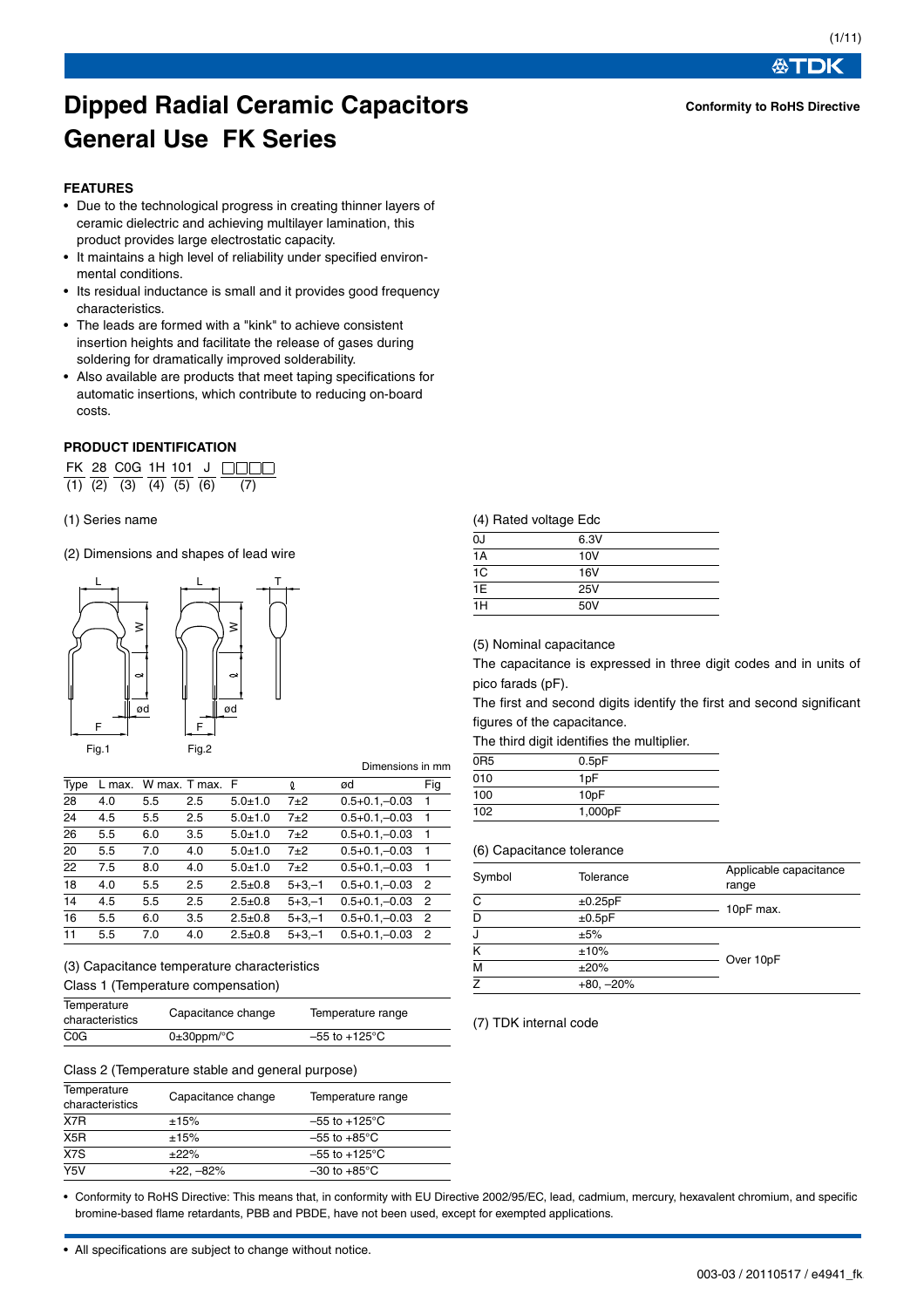# **CAPACITANCE RANGES: CLASS 1 (TEMPERATURE COMPENSATION) FK28 AND FK18 TYPES**

#### **SHAPES AND DIMENSIONS**



# Dimensions in mm

# RATED VOLTAGE Edc: 50V

| Temperature             | Capacitance        | Tolerance | Rated voltage | Part No.      |               |
|-------------------------|--------------------|-----------|---------------|---------------|---------------|
| characteristics         |                    |           | Edc(V)        | FK28 type     | FK18 type     |
| COG                     | 1pF                | ±0.25pF   | 50            | FK28C0G1H010C | FK18C0G1H010C |
| COG                     | 1.5pF              | ±0.25pF   | 50            | FK28C0G1H1R5C | FK18C0G1H1R5C |
| COG                     | 2pF                | ±0.25pF   | 50            | FK28C0G1H020C | FK18C0G1H020C |
| C <sub>0</sub> G        | 2.2pF              | ±0.25pF   | 50            | FK28C0G1H2R2C | FK18C0G1H2R2C |
| C <sub>0</sub> G        | 3pF                | ±0.25pF   | 50            | FK28C0G1H030C | FK18C0G1H030C |
| C <sub>0</sub> G        | 3.3pF              | ±0.25pF   | 50            | FK28C0G1H3R3C | FK18C0G1H3R3C |
| C <sub>0</sub> G        | 4pF                | ±0.25pF   | 50            | FK28C0G1H040C | FK18C0G1H040C |
| C <sub>0</sub> G        | 4.7pF              | ±0.25pF   | 50            | FK28C0G1H4R7C | FK18C0G1H4R7C |
| C <sub>0</sub> G        | 5pF                | ±0.25pF   | 50            | FK28C0G1H050C | FK18C0G1H050C |
| C <sub>0</sub> G        | 6pF                | ±0.5pF    | 50            | FK28C0G1H060D | FK18C0G1H060D |
| COG                     | 6.8pF              | ±0.5pF    | 50            | FK28C0G1H6R8D | FK18C0G1H6R8D |
| $\overline{\text{COG}}$ | 7pF                | ±0.5pF    | 50            | FK28C0G1H070D | FK18C0G1H070D |
| C <sub>0</sub> G        | 8pF                | ±0.5pF    | 50            | FK28C0G1H080D | FK18C0G1H080D |
| COG                     | 9pF                | ±0.5pF    | 50            | FK28C0G1H090D | FK18C0G1H090D |
| C <sub>0</sub> G        | 10pF               | ±0.5pF    | 50            | FK28C0G1H100D | FK18C0G1H100D |
| C <sub>0</sub> G        | 12pF               | ±5%       | 50            | FK28C0G1H120J | FK18C0G1H120J |
| COG                     | 15pF               | ±5%       | 50            | FK28C0G1H150J | FK18C0G1H150J |
| COG                     | 18pF               | ±5%       | 50            | FK28C0G1H180J | FK18C0G1H180J |
| C <sub>0</sub> G        | 22pF               | ±5%       | 50            | FK28C0G1H220J | FK18C0G1H220J |
| COG                     | 27pF               | ±5%       | 50            | FK28C0G1H270J | FK18C0G1H270J |
| COG                     | 33pF               | ±5%       | 50            | FK28C0G1H330J | FK18C0G1H330J |
| C <sub>0</sub> G        | 39pF               | ±5%       | 50            | FK28C0G1H390J | FK18C0G1H390J |
| COG                     | 47pF               | ±5%       | 50            | FK28C0G1H470J | FK18C0G1H470J |
| COG                     | 56pF               | ±5%       | 50            | FK28C0G1H560J | FK18C0G1H560J |
| C <sub>0</sub> G        | 68pF               | ±5%       | 50            | FK28C0G1H680J | FK18C0G1H680J |
| COG                     | 82pF               | ±5%       | 50            | FK28C0G1H820J | FK18C0G1H820J |
| C <sub>0</sub> G        | 100pF              | ±5%       | 50            | FK28C0G1H101J | FK18C0G1H101J |
| C <sub>0</sub> G        | 120pF              | ±5%       | 50            | FK28C0G1H121J | FK18C0G1H121J |
| COG                     | 150pF              | ±5%       | 50            | FK28C0G1H151J | FK18C0G1H151J |
| COG                     | 180pF              | ±5%       | 50            | FK28C0G1H181J | FK18C0G1H181J |
| C <sub>0</sub> G        | 220pF              | ±5%       | 50            | FK28C0G1H221J | FK18C0G1H221J |
| CO <sub>G</sub>         | 270pF              | ±5%       | 50            | FK28C0G1H271J | FK18C0G1H271J |
| COG                     | 330pF              | ±5%       | 50            | FK28C0G1H331J | FK18C0G1H331J |
| COG                     | 390 <sub>p</sub> F | ±5%       | 50            | FK28C0G1H391J | FK18C0G1H391J |
| COG                     | 470pF              | ±5%       | 50            | FK28C0G1H471J | FK18C0G1H471J |
| COG                     | 560pF              | ±5%       | 50            | FK28C0G1H561J | FK18C0G1H561J |
| C <sub>0</sub> G        | 680pF              | ±5%       | 50            | FK28C0G1H681J | FK18C0G1H681J |
| COG                     | 820pF              | ±5%       | 50            | FK28C0G1H821J | FK18C0G1H821J |
| COG                     | 1000pF             | ±5%       | 50            | FK28C0G1H102J | FK18C0G1H102J |
| COG                     | 1200pF             | ±5%       | 50            | FK28C0G1H122J | FK18C0G1H122J |
| $\overline{\text{COG}}$ | 1500pF             | ±5%       | 50            | FK28C0G1H152J | FK18C0G1H152J |
| C <sub>0</sub> G        | 1800pF             | ±5%       | 50            | FK28C0G1H182J | FK18C0G1H182J |
| COG                     | 2200pF             | ±5%       | 50            | FK28C0G1H222J | FK18C0G1H222J |
| C <sub>0</sub> G        | 2700pF             | ±5%       | 50            | FK28C0G1H272J | FK18C0G1H272J |
| C <sub>0</sub> G        | 3300pF             | ±5%       | 50            | FK28C0G1H332J | FK18C0G1H332J |
| C <sub>0</sub> G        | 3900pF             | ±5%       | 50            | FK28C0G1H392J | FK18C0G1H392J |
| $\overline{\text{COG}}$ | 4700pF             | ±5%       | 50            | FK28C0G1H472J | FK18C0G1H472J |
| C <sub>0</sub> G        | 5600pF             | ±5%       | 50            | FK28C0G1H562J | FK18C0G1H562J |
| COG                     | 6800pF             | ±5%       | 50            | FK28C0G1H682J | FK18C0G1H682J |
| COG                     | 8200pF             | ±5%       | 50            | FK28C0G1H822J | FK18C0G1H822J |
| COG                     | 10000pF            | ±5%       | 50            | FK28C0G1H103J | FK18C0G1H103J |
|                         |                    |           |               |               |               |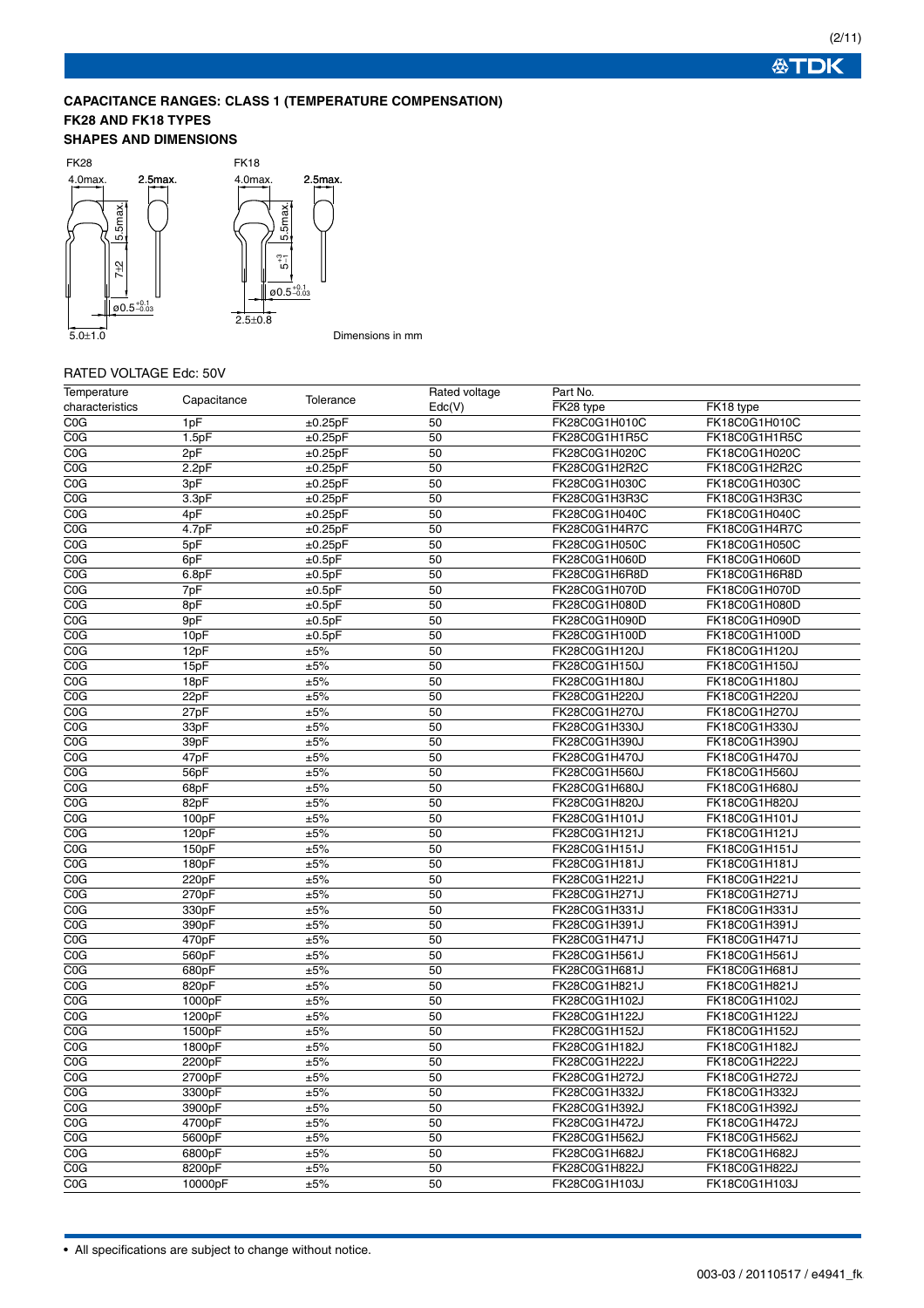#### **FK24 AND FK14 TYPES SHAPES AND DIMENSIONS**



Dimensions in mm

#### RATED VOLTAGE Edc: 50V

| Temperature<br>characteristics | Capacitance | Tolerance | Rated voltage<br>$\mathsf{Edc}(V)$ | Part No.      |               |
|--------------------------------|-------------|-----------|------------------------------------|---------------|---------------|
|                                |             |           |                                    | FK24 type     | FK14 type     |
| C <sub>0</sub> G               | 2700pF      | ±5%       | 50                                 | FK24C0G1H272J | FK14C0G1H272J |
| C <sub>0</sub> G               | 3300pF      | ±5%       | 50                                 | FK24C0G1H332J | FK14C0G1H332J |
| C <sub>0</sub> G               | 3900pF      | ±5%       | 50                                 | FK24C0G1H392J | FK14C0G1H392J |
| C <sub>0</sub> G               | 4700pF      | ±5%       | 50                                 | FK24C0G1H472J | FK14C0G1H472J |
| C <sub>0</sub> G               | 5600pF      | ±5%       | 50                                 | FK24C0G1H562J | FK14C0G1H562J |
| C <sub>0</sub> G               | 6800pF      | ±5%       | 50                                 | FK24C0G1H682J | FK14C0G1H682J |
| C <sub>0</sub> G               | 8200pF      | ±5%       | 50                                 | FK24C0G1H822J | FK14C0G1H822J |
| C <sub>0</sub> G               | 10000pF     | ±5%       | 50                                 | FK24C0G1H103J | FK14C0G1H103J |
| C <sub>0</sub> G               | 15000pF     | ±5%       | 50                                 | FK24C0G1H153J | FK14C0G1H153J |
| C <sub>0</sub> G               | 22000pF     | ±5%       | 50                                 | FK24C0G1H223J | FK14C0G1H223J |
| C <sub>0</sub> G               | 33000pF     | ±5%       | 50                                 | FK24C0G1H333J | FK14C0G1H333J |

# **FK26 AND FK16 TYPES SHAPES AND DIMENSIONS**



#### RATED VOLTAGE Edc: 50V

| Temperature<br>characteristics | Capacitance |           | Rated voltage<br>$\mathsf{Edc}(V)$ | Part No.      |               |
|--------------------------------|-------------|-----------|------------------------------------|---------------|---------------|
|                                |             | Tolerance |                                    | FK26 type     | FK16 type     |
| COG                            | 4700pF      | ±5%       | 50                                 | FK26C0G1H472J | FK16C0G1H472J |
| C <sub>0</sub> G               | 5600pF      | ±5%       | 50                                 | FK26C0G1H562J | FK16C0G1H562J |
| COG                            | 6800pF      | ±5%       | 50                                 | FK26C0G1H682J | FK16C0G1H682J |
| COG                            | 8200pF      | ±5%       | 50                                 | FK26C0G1H822J | FK16C0G1H822J |
| COG                            | 10000pF     | ±5%       | 50                                 | FK26C0G1H103J | FK16C0G1H103J |
| COG                            | 15000pF     | ±5%       | 50                                 | FK26C0G1H153J | FK16C0G1H153J |
| COG                            | 22000pF     | ±5%       | 50                                 | FK26C0G1H223J | FK16C0G1H223J |
| COG                            | 33000pF     | ±5%       | 50                                 | FK26C0G1H333J | FK16C0G1H333J |
| COG                            | 47000pF     | ±5%       | 50                                 | FK26C0G1H473J | FK16C0G1H473J |
| COG                            | 68000pF     | ±5%       | 50                                 | FK26C0G1H683J | FK16C0G1H683J |
| COG                            | $0.1\mu F$  | ±5%       | 50                                 | FK26C0G1H104J | FK16C0G1H104J |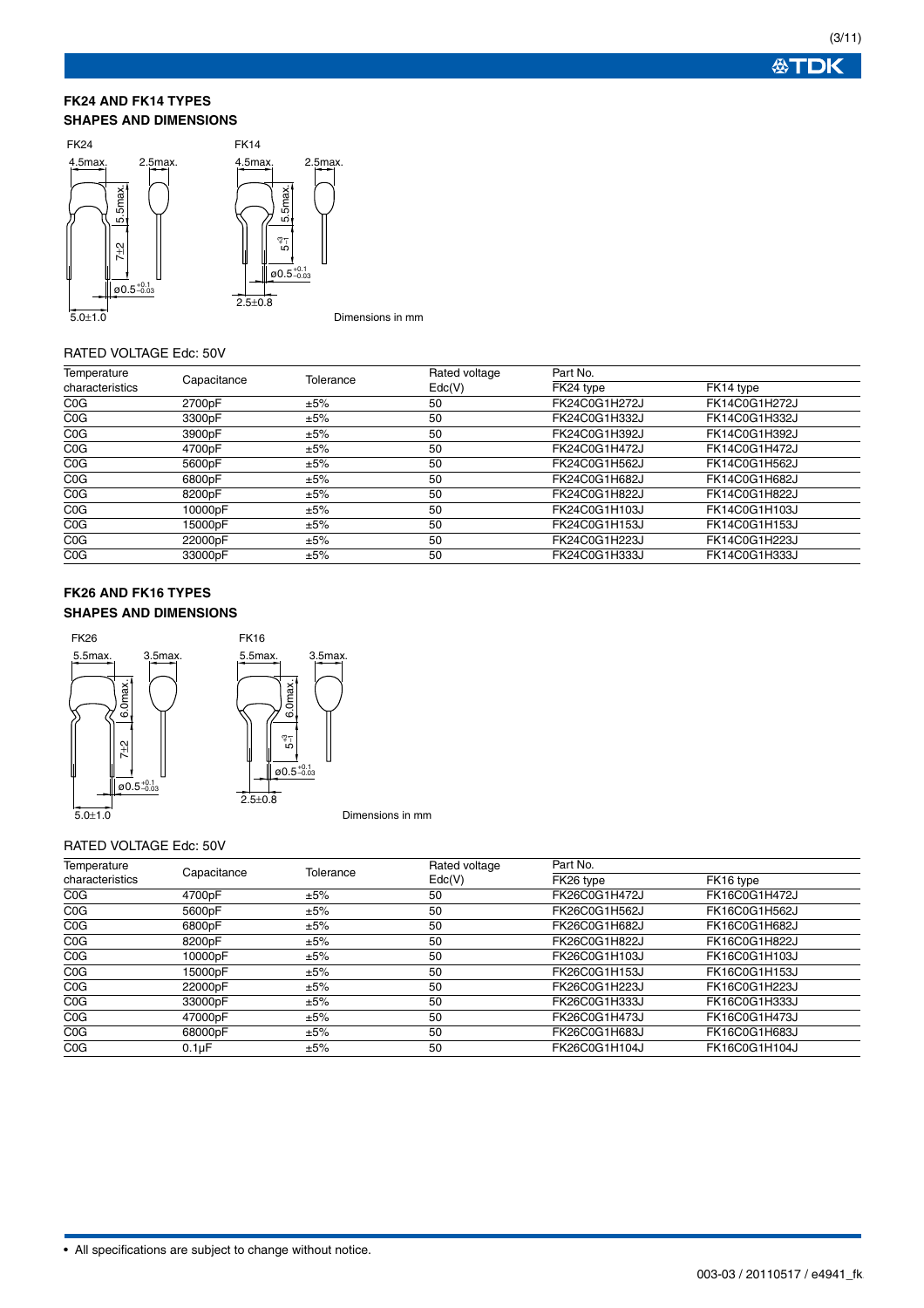#### **FK20 AND FK11 TYPES SHAPES AND DIMENSIONS**



#### Dimensions in mm

# RATED VOLTAGE Edc: 50V

| Temperature<br>characteristics | Capacitance | Tolerance | Rated voltage<br>Edc(V) | Part No.      |               |  |
|--------------------------------|-------------|-----------|-------------------------|---------------|---------------|--|
|                                |             |           |                         | FK20 type     | FK11 type     |  |
| C <sub>0</sub> G               | 22000pF     | ±5%       | 50                      | FK20C0G1H223J | FK11C0G1H223J |  |
| C <sub>0</sub> G               | 33000pF     | ±5%       | 50                      | FK20C0G1H333J | FK11C0G1H333J |  |
| C <sub>0</sub> G               | 47000pF     | ±5%       | 50                      | FK20C0G1H473J | FK11C0G1H473J |  |
| C <sub>0</sub> G               | 68000pF     | $\pm 5\%$ | 50                      | FK20C0G1H683J | FK11C0G1H683J |  |
| C <sub>0</sub> G               | $0.1$ u $F$ | ±5%       | 50                      | FK20C0G1H104J | FK11C0G1H104J |  |

# **FK22 TYPE SHAPES AND DIMENSIONS**



Dimensions in mm

#### RATED VOLTAGE Edc: 50V

| Temperature      | Capacitance | Tolerance | Rated voltage | Part No.      |
|------------------|-------------|-----------|---------------|---------------|
| characteristics  |             |           | Edc(V         | FK22 type     |
| C <sub>0</sub> G | J.15uF      | ±5%       | 50            | FK22C0G1H154J |
| C <sub>0</sub> G | ).22uF      | ±5%       | 50            | FK22C0G1H224J |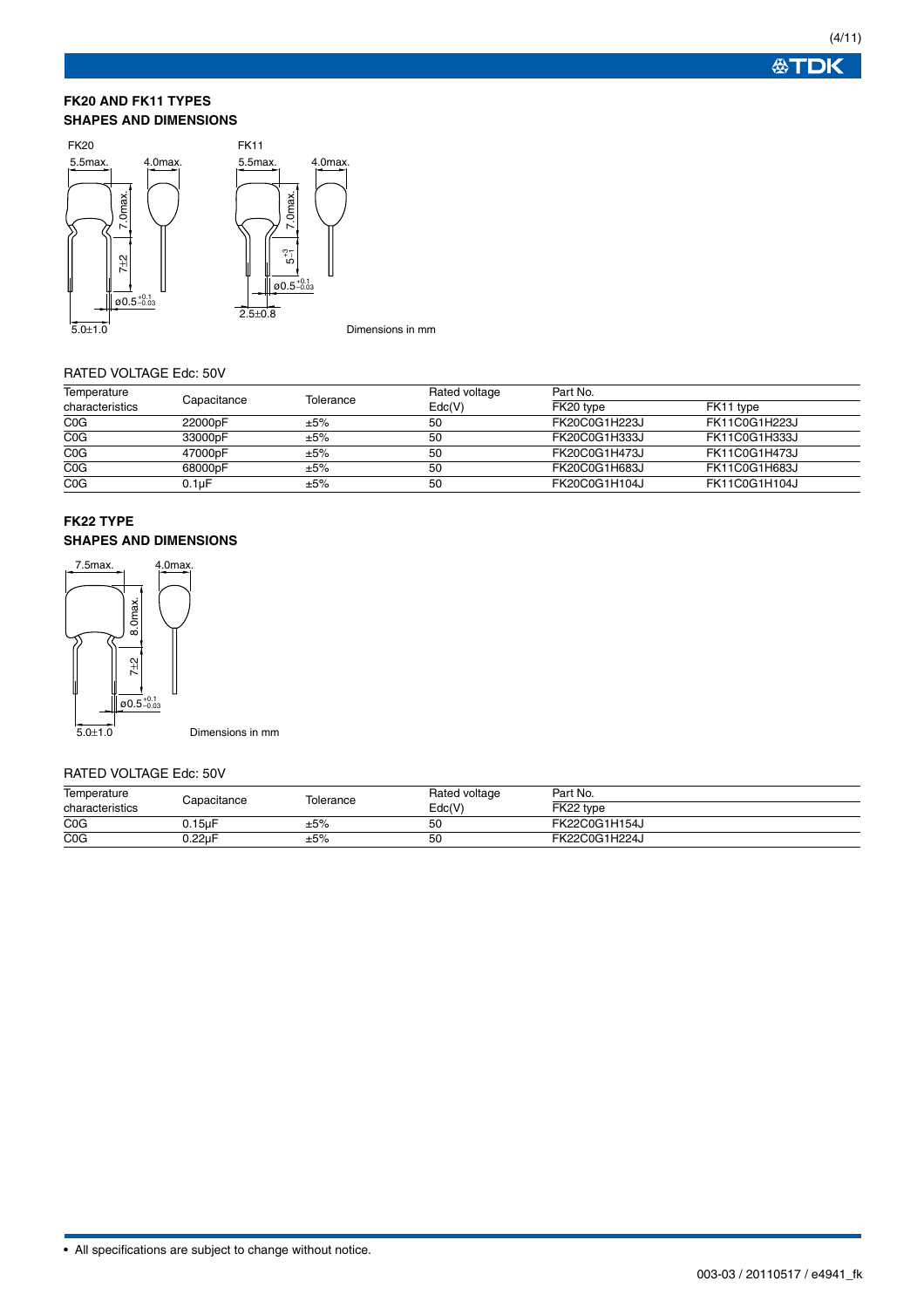# **CAPACITANCE RANGES: CLASS 2 FK28 AND FK18 TYPES SHAPES AND DIMENSIONS**



# RATED VOLTAGE Edc: 6.3 to 50V

| Temperature      | Capacitance        | Tolerance  | Rated voltage   | Part No.      |               |
|------------------|--------------------|------------|-----------------|---------------|---------------|
| characteristics  |                    |            | Edc(V)          | FK28 type     | FK18 type     |
| $\overline{X7R}$ | 1000pF             | $\pm 10\%$ | 50              | FK28X7R1H102K | FK18X7R1H102K |
| X7R              | 1500pF             | ±10%       | 50              | FK28X7R1H152K | FK18X7R1H152K |
| X7R              | 2200pF             | ±10%       | 50              | FK28X7R1H222K | FK18X7R1H222K |
| $\overline{X7R}$ | 3300pF             | ±10%       | 50              | FK28X7R1H332K | FK18X7R1H332K |
| X7R              | 4700pF             | ±10%       | 50              | FK28X7R1H472K | FK18X7R1H472K |
| X7R              | 6800pF             | ±10%       | 50              | FK28X7R1H682K | FK18X7R1H682K |
| X7R              | 10000pF            | ±10%       | 50              | FK28X7R1H103K | FK18X7R1H103K |
| X7R              | 15000pF            | ±10%       | 50              | FK28X7R1H153K | FK18X7R1H153K |
| $\overline{X7R}$ | 22000pF            | ±10%       | 50              | FK28X7R1H223K | FK18X7R1H223K |
| X7R              | 33000pF            | ±10%       | 50              | FK28X7R1H333K | FK18X7R1H333K |
| X7R              | 47000pF            | ±10%       | 50              | FK28X7R1H473K | FK18X7R1H473K |
| X7R              | 68000pF            | ±10%       | 50              | FK28X7R1H683K | FK18X7R1H683K |
| $\overline{X7R}$ | $0.1\mu F$         | ±10%       | 50              | FK28X7R1H104K | FK18X7R1H104K |
| X7R              | $0.15\mu F$        | ±10%       | 50              | FK28X7R1H154K | FK18X7R1H154K |
| X7R              | $0.22\mu F$        | ±10%       | 50              | FK28X7R1H224K | FK18X7R1H224K |
| $\overline{X7R}$ | 0.1 <sub>µ</sub> F | ±10%       | $\overline{25}$ | FK28X7R1E104K | FK18X7R1E104K |
| X7R              | $0.15\mu F$        | ±10%       | $\overline{25}$ | FK28X7R1E154K | FK18X7R1E154K |
| X7R              | $0.22\mu F$        | ±10%       | $\overline{25}$ | FK28X7R1E224K | FK18X7R1E224K |
| X7R              | $0.33\mu F$        | ±10%       | 25              | FK28X7R1E334K | FK18X7R1E334K |
| X7R              | $0.47\mu F$        | ±10%       | 25              | FK28X7R1E474K | FK18X7R1E474K |
| X7R              | $0.68\mu F$        | ±10%       | 25              | FK28X7R1E684K | FK18X7R1E684K |
| X7R              | 1µF                | ±10%       | $\overline{25}$ | FK28X7R1E105K | FK18X7R1E105K |
| X7R              | $0.22\mu F$        | ±10%       | 16              | FK28X7R1C224K | FK18X7R1C224K |
| X7R              | $0.33\mu F$        | ±10%       | 16              | FK28X7R1C334K | FK18X7R1C334K |
| X7R              | $0.47\mu F$        | ±10%       | 16              | FK28X7R1C474K | FK18X7R1C474K |
| X7R              | $0.68\mu F$        | ±10%       | 16              | FK28X7R1C684K | FK18X7R1C684K |
| X7R              | 1µF                | ±10%       | 16              | FK28X7R1C105K | FK18X7R1C105K |
| X7R              | $1.5 \mu F$        | ±10%       | 6.3             | FK28X7R0J155K | FK18X7R0J155K |
| X7R              | $2.2\mu F$         | ±10%       | 6.3             | FK28X7R0J225K | FK18X7R0J225K |
| X5R              | $0.22\mu F$        | ±10%       | 25              | FK28X5R1E224K | FK18X5R1E224K |
| X5R              | $0.33\mu F$        | ±10%       | 25              | FK28X5R1E334K | FK18X5R1E334K |
| X5R              | $0.47\mu F$        | ±10%       | 25              | FK28X5R1E474K | FK18X5R1E474K |
| X <sub>5</sub> R | $0.68\mu F$        | ±10%       | 25              | FK28X5R1E684K | FK18X5R1E684K |
| X5R              | 1µF                | ±10%       | 25              | FK28X5R1E105K | FK18X5R1E105K |
| X <sub>5</sub> R | $0.47\mu F$        | ±10%       | 16              | FK28X5R1C474K | FK18X5R1C474K |
| X5R              | $0.68\mu F$        | ±10%       | 16              | FK28X5R1C684K | FK18X5R1C684K |
| X5R              | $1\mu F$           | ±10%       | 16              | FK28X5R1C105K | FK18X5R1C105K |
| X5R              | 1.5 <sub>µ</sub> F | ±10%       | 16              | FK28X5R1C155K | FK18X5R1C155K |
| X5R              | $2.2\mu F$         | ±10%       | 16              | FK28X5R1C225K | FK18X5R1C225K |
| X5R              | $0.33\mu F$        | ±10%       | 10              | FK28X5R1A334K | FK18X5R1A334K |
| X5R              | $0.47\mu F$        | ±10%       | 10              | FK28X5R1A474K | FK18X5R1A474K |
| X5R              | $0.68\mu F$        | ±10%       | 10              | FK28X5R1A684K | FK18X5R1A684K |
| X5R              | $1\mu F$           | ±10%       | 10              | FK28X5R1A105K | FK18X5R1A105K |
| X5R              | 1.5 <sub>µ</sub> F | ±10%       | 10              | FK28X5R1A155K | FK18X5R1A155K |
| X5R              | $2.2\mu F$         | ±10%       | 10              | FK28X5R1A225K | FK18X5R1A225K |
| X5R              | 3.3 <sub>µ</sub> F | ±10%       | 10              | FK28X5R1A335K | FK18X5R1A335K |
| X5R              | $4.7 \mu F$        | ±10%       | 10              | FK28X5R1A475K | FK18X5R1A475K |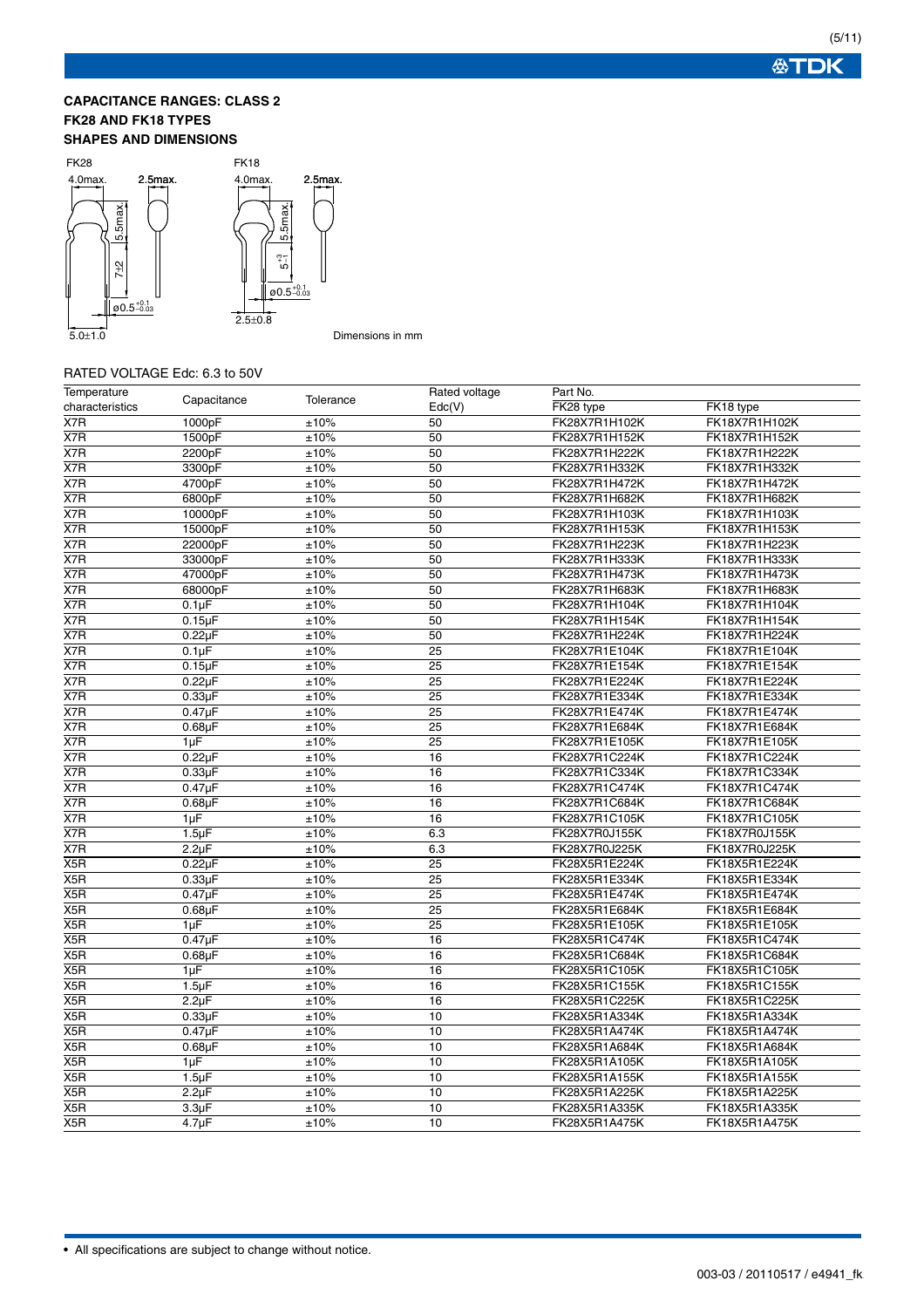**公下口K** 

# RATED VOLTAGE Edc: 6.3 to 50V

| Temperature                    |                    |                   | Rated voltage | Part No.      |               |
|--------------------------------|--------------------|-------------------|---------------|---------------|---------------|
| Capacitance<br>characteristics | Tolerance          | $\mathsf{Edc}(V)$ | FK28 type     | FK18 type     |               |
| X5R                            | 1µF                | ±10%              | 6.3           | FK28X5R0J105K | FK18X5R0J105K |
| X <sub>5</sub> R               | 1.5µF              | ±10%              | 6.3           | FK28X5R0J155K | FK18X5R0J155K |
| X <sub>5</sub> R               | $2.2\mu F$         | ±10%              | 6.3           | FK28X5R0J225K | FK18X5R0J225K |
| X <sub>5</sub> R               | 3.3 <sub>µ</sub> F | $±10\%$           | 6.3           | FK28X5R0J335K | FK18X5R0J335K |
| X5R                            | 4.7 <sub>µ</sub> F | ±10%              | 6.3           | FK28X5R0J475K | FK18X5R0J475K |
| X5R                            | $6.8\mu F$         | ±10%              | 6.3           | FK28X5R0J685K | FK18X5R0J685K |
| X <sub>5</sub> R               | $10\mu F$          | ±20%              | 6.3           | FK28X5R0J106M | FK18X5R0J106M |
| Y5V                            | $0.1 \mu F$        | $+80, -20%$       | 50            | FK28Y5V1H104Z | FK18Y5V1H104Z |
| Y5V                            | $0.22\mu F$        | $+80, -20%$       | 50            | FK28Y5V1H224Z | FK18Y5V1H224Z |
| Y5V                            | $0.47\mu F$        | $+80, -20%$       | 50            | FK28Y5V1H474Z | FK18Y5V1H474Z |
| Y5V                            | $0.47\mu F$        | $+80, -20%$       | 25            | FK28Y5V1E474Z | FK18Y5V1E474Z |
| Y5V                            | 1µF                | $+80, -20%$       | 25            | FK28Y5V1E105Z | FK18Y5V1E105Z |
| Y5V                            | 1µF                | $+80, -20%$       | 16            | FK28Y5V1C105Z | FK18Y5V1C105Z |
| Y5V                            | $2.2\mu F$         | $+80, -20%$       | 16            | FK28Y5V1C225Z | FK18Y5V1C225Z |
| Y5V                            | $2.2\mu F$         | $+80, -20%$       | 10            | FK28Y5V1A225Z | FK18Y5V1A225Z |
| Y5V                            | 4.7 <sub>µ</sub> F | $+80, -20%$       | 6.3           | FK28Y5V0J475Z | FK18Y5V0J475Z |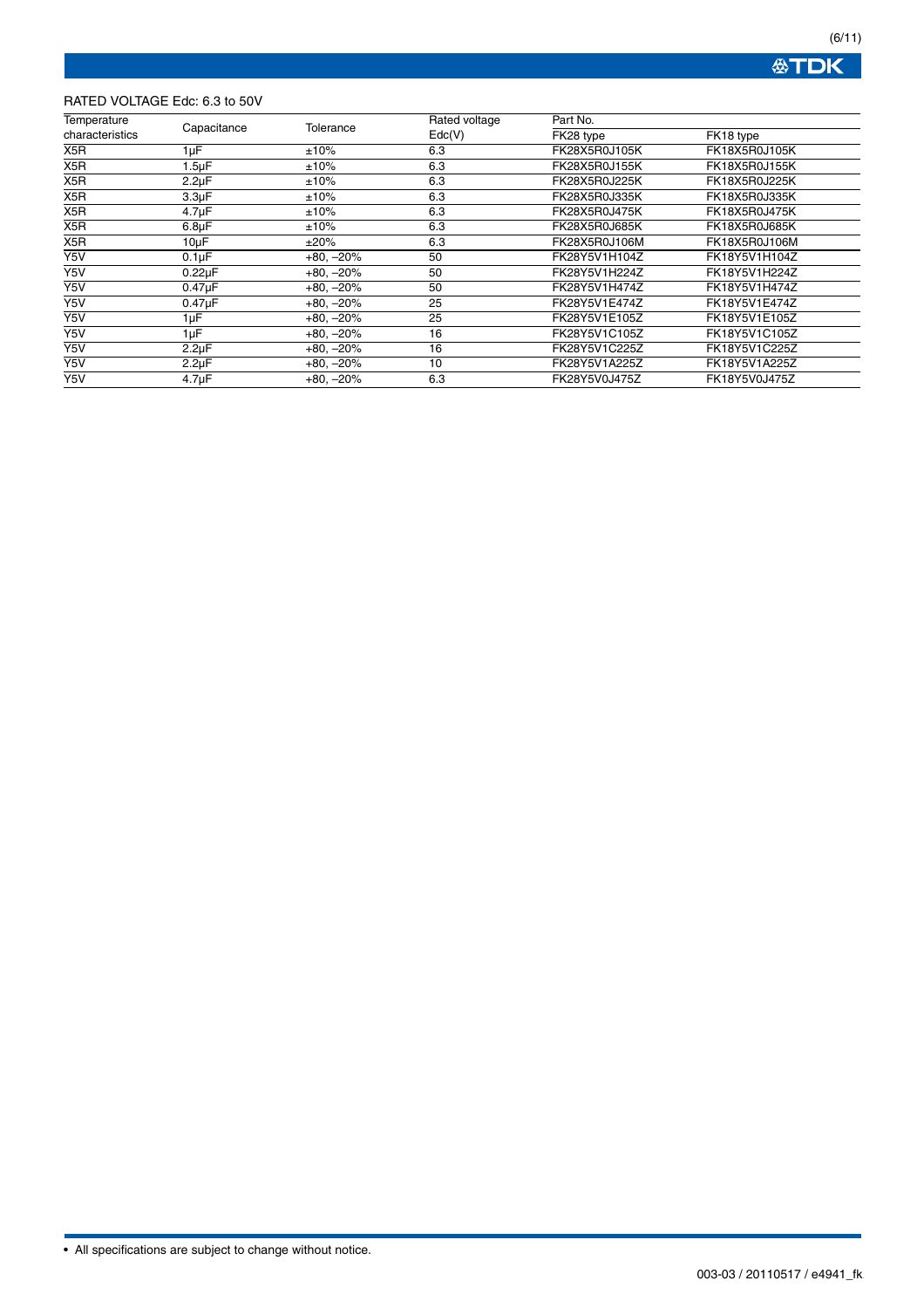#### **FK24 AND FK14 TYPES SHAPES AND DIMENSIONS**



Dimensions in mm

# RATED VOLTAGE Edc: 6.3 to 50V

| Temperature      | Capacitance        | Tolerance   | Rated voltage     | Part No.      |               |
|------------------|--------------------|-------------|-------------------|---------------|---------------|
| characteristics  |                    |             | $\mathsf{Edc}(V)$ | FK24 type     | FK14 type     |
| X7R              | $0.15 \mu F$       | ±10%        | 50                | FK24X7R1H154K | FK14X7R1H154K |
| X7R              | $0.22\mu F$        | ±10%        | 50                | FK24X7R1H224K | FK14X7R1H224K |
| X7R              | $0.33\mu F$        | ±10%        | 50                | FK24X7R1H334K | FK14X7R1H334K |
| X7R              | $0.47\mu F$        | ±10%        | 50                | FK24X7R1H474K | FK14X7R1H474K |
| X7R              | $0.68$ u $F$       | ±10%        | 50                | FK24X7R1H684K | FK14X7R1H684K |
| X7R              | $1\mu F$           | ±10%        | 50                | FK24X7R1H105K | FK14X7R1H105K |
| X7R              | $0.47 \mu F$       | ±10%        | $\overline{25}$   | FK24X7R1E474K | FK14X7R1E474K |
| X7R              | $0.68\mu F$        | ±10%        | 25                | FK24X7R1E684K | FK14X7R1E684K |
| X7R              | $1\mu F$           | ±10%        | $\overline{25}$   | FK24X7R1E105K | FK14X7R1E105K |
| X7R              | $1.5 \mu F$        | ±10%        | 25                | FK24X7R1E155K | FK14X7R1E155K |
| X7R              | $2.2\mu F$         | ±10%        | 25                | FK24X7R1E225K | FK14X7R1E225K |
| X7R              | 3.3 <sub>µ</sub> F | ±10%        | 25                | FK24X7R1E335K | FK14X7R1E335K |
| X7R              | $4.7 \mu F$        | ±10%        | 25                | FK24X7R1E475K | FK14X7R1E475K |
| X7R              | $0.68\mu F$        | ±10%        | 16                | FK24X7R1C684K | FK14X7R1C684K |
| X7R              | $1\mu F$           | ±10%        | 16                | FK24X7R1C105K | FK14X7R1C105K |
| X7R              | $1.5 \mu F$        | ±10%        | 16                | FK24X7R1C155K | FK14X7R1C155K |
| X7R              | $2.2\mu F$         | ±10%        | 16                | FK24X7R1C225K | FK14X7R1C225K |
| X7R              | 3.3 <sub>µ</sub> F | ±10%        | 16                | FK24X7R1C335K | FK14X7R1C335K |
| $\overline{X7R}$ | $4.7 \mu F$        | ±10%        | 16                | FK24X7R1C475K | FK14X7R1C475K |
| X7R              | $6.8\mu F$         | ±10%        | 6.3               | FK24X7R0J685K | FK14X7R0J685K |
| X7R              | $10\mu F$          | ±10%        | 6.3               | FK24X7R0J106K | FK14X7R0J106K |
| X5R              | $0.68\mu F$        | ±10%        | 25                | FK24X5R1E684K | FK14X5R1E684K |
| X5R              | $1\mu F$           | ±10%        | 25                | FK24X5R1E105K | FK14X5R1E105K |
| X5R              | 1.5 <sub>µ</sub> F | ±10%        | 25                | FK24X5R1E155K | FK14X5R1E155K |
| X <sub>5</sub> R | $2.2\mu F$         | ±10%        | 25                | FK24X5R1E225K | FK14X5R1E225K |
| X5R              | 3.3 <sub>µ</sub> F | ±10%        | 25                | FK24X5R1E335K | FK14X5R1E335K |
| X5R              | $4.7 \mu F$        | ±10%        | 25                | FK24X5R1E475K | FK14X5R1E475K |
| X5R              | $1\mu F$           | ±10%        | 16                | FK24X5R1C105K | FK14X5R1C105K |
| X5R              | $1.5 \mu F$        | ±10%        | 16                | FK24X5R1C155K | FK14X5R1C155K |
| X5R              | $2.2\mu F$         | ±10%        | 16                | FK24X5R1C225K | FK14X5R1C225K |
| X5R              | 3.3 <sub>µ</sub> F | ±10%        | 16                | FK24X5R1C335K | FK14X5R1C335K |
| X5R              | $4.7 \mu F$        | ±10%        | 16                | FK24X5R1C475K | FK14X5R1C475K |
| X5R              | $10\mu F$          | $\pm 10\%$  | 16                | FK24X5R1C106K | FK14X5R1C106K |
| X5R              | $1.5 \mu F$        | ±10%        | 10                | FK24X5R1A155K | FK14X5R1A155K |
| X5R              | $2.2\mu F$         | ±10%        | 10                | FK24X5R1A225K | FK14X5R1A225K |
| X5R              | 3.3 <sub>µ</sub> F | ±10%        | 10                | FK24X5R1A335K | FK14X5R1A335K |
| X5R              | $4.7 \mu F$        | ±10%        | 10                | FK24X5R1A475K | FK14X5R1A475K |
| X5R              | $6.8\mu F$         | ±10%        | 10                | FK24X5R1A685K | FK14X5R1A685K |
| X5R              | $10\mu F$          | ±10%        | 10                | FK24X5R1A106K | FK14X5R1A106K |
| X5R              | $4.7 \mu F$        | ±10%        | 6.3               | FK24X5R0J475K | FK14X5R0J475K |
| X5R              | $6.8\mu F$         | ±10%        | 6.3               | FK24X5R0J685K | FK14X5R0J685K |
| X5R              | $10\mu F$          | ±10%        | 6.3               | FK24X5R0J106K | FK14X5R0J106K |
| X5R              | $15\mu F$          | ±20%        | 6.3               | FK24X5R0J156M | FK14X5R0J156M |
| X <sub>5</sub> R | $22\mu F$          | ±20%        | 6.3               | FK24X5R0J226M | FK14X5R0J226M |
| Y5V              | $0.47\mu F$        | $+80, -20%$ | 50                | FK24Y5V1H474Z | FK14Y5V1H474Z |
| Y5V              | $1 \mu F$          | $+80, -20%$ | 50                | FK24Y5V1H105Z | FK14Y5V1H105Z |
| Y5V              | $2.2\mu F$         | $+80, -20%$ | 50                | FK24Y5V1H225Z | FK14Y5V1H225Z |
| Y5V              | $2.2 \mu F$        | $+80, -20%$ | 25                | FK24Y5V1E225Z | FK14Y5V1E225Z |
| Y5V              | 4.7 <sub>µ</sub> F | $+80, -20%$ | 25                | FK24Y5V1E475Z | FK14Y5V1E475Z |
| $\overline{Y5V}$ | $4.7 \mu F$        | $+80, -20%$ | 16                | FK24Y5V1C475Z | FK14Y5V1C475Z |
| Y5V              | $10\mu F$          | $+80, -20%$ | 16                | FK24Y5V1C106Z | FK14Y5V1C106Z |
| Y5V              | $10\mu F$          | $+80, -20%$ | 10                | FK24Y5V1A106Z | FK14Y5V1A106Z |
| Y5V              | $22\mu F$          | $+80, -20%$ | 6.3               | FK24Y5V0J226Z | FK14Y5V0J226Z |
|                  |                    |             |                   |               |               |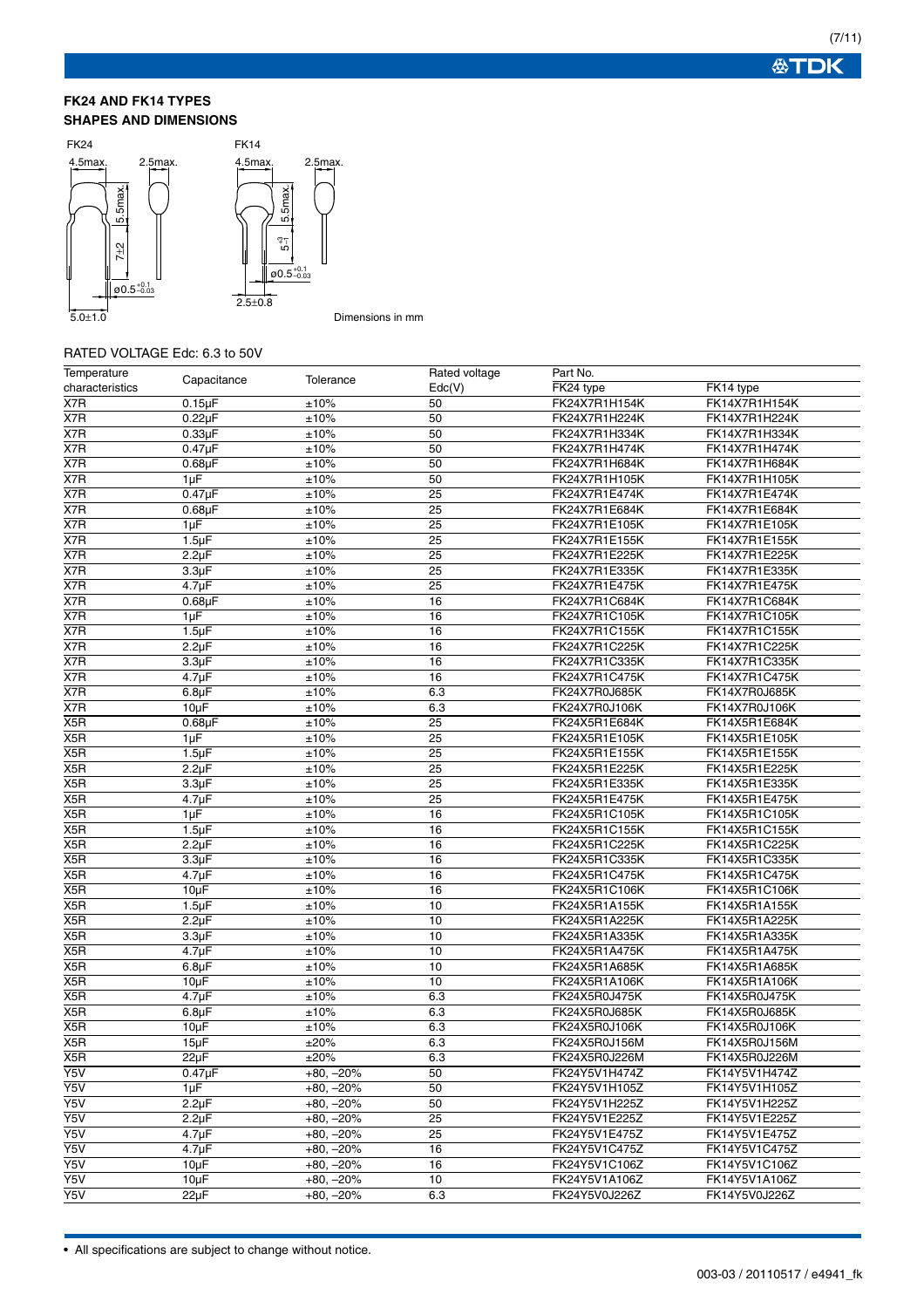# **FK26 AND FK16 TYPES SHAPES AND DIMENSIONS**



Dimensions in mm

# RATED VOLTAGE Edc: 6.3 to 50V

| Temperature<br>characteristics | Capacitance        | Tolerance   | Rated voltage   | Part No.      |               |
|--------------------------------|--------------------|-------------|-----------------|---------------|---------------|
|                                |                    |             | Edc(V)          | FK26 type     | FK16 type     |
| X7R                            | $0.47\mu F$        | ±10%        | 50              | FK26X7R1H474K | FK16X7R1H474K |
| X7R                            | $0.68\mu F$        | $\pm 10\%$  | 50              | FK26X7R1H684K | FK16X7R1H684K |
| X7R                            | $1\mu F$           | ±10%        | 50              | FK26X7R1H105K | FK16X7R1H105K |
| X7R                            | $1.5 \mu F$        | $\pm 10\%$  | 50              | FK26X7R1H155K | FK16X7R1H155K |
| X7R                            | $2.2 \mu F$        | ±10%        | 50              | FK26X7R1H225K | FK16X7R1H225K |
| X7R                            | $0.68\mu F$        | ±10%        | 25              | FK26X7R1E684K | FK16X7R1E684K |
| X7R                            | $1 \mu F$          | ±10%        | 25              | FK26X7R1E105K | FK16X7R1E105K |
| X7R                            | $1.5 \mu F$        | ±10%        | 25              | FK26X7R1E155K | FK16X7R1E155K |
| X7R                            | $2.2 \mu F$        | ±10%        | 25              | FK26X7R1E225K | FK16X7R1E225K |
| X7R                            | 3.3 <sub>µ</sub> F | ±10%        | 25              | FK26X7R1E335K | FK16X7R1E335K |
| X7R                            | $4.7 \mu F$        | ±10%        | 25              | FK26X7R1E475K | FK16X7R1E475K |
| X7R                            | $6.8\mu F$         | ±10%        | $\overline{25}$ | FK26X7R1E685K | FK16X7R1E685K |
| X7R                            | $10\mu F$          | ±10%        | 25              | FK26X7R1E106K | FK16X7R1E106K |
| X7R                            | 3.3 <sub>µ</sub> F | ±10%        | 16              | FK26X7R1C335K | FK16X7R1C335K |
| X7R                            | $4.7 \mu F$        | $\pm 10\%$  | 16              | FK26X7R1C475K | FK16X7R1C475K |
| X7R                            | $6.8\mu F$         | ±10%        | $\overline{16}$ | FK26X7R1C685K | FK16X7R1C685K |
| X7R                            | $10\mu F$          | ±10%        | 16              | FK26X7R1C106K | FK16X7R1C106K |
| X5R                            | $1\mu F$           | ±10%        | 50              | FK26X5R1H105K | FK16X5R1H105K |
| X5R                            | $1.5 \mu F$        | ±10%        | 25              | FK26X5R1E155K | FK16X5R1E155K |
| X5R                            | $2.2 \mu F$        | ±10%        | 25              | FK26X5R1E225K | FK16X5R1E225K |
| X5R                            | 3.3 <sub>µ</sub> F | ±10%        | 25              | FK26X5R1E335K | FK16X5R1E335K |
| X5R                            | $4.7 \mu F$        | $\pm 10\%$  | 25              | FK26X5R1E475K | FK16X5R1E475K |
| X5R                            | $3.3 \mu F$        | ±10%        | 16              | FK26X5R1C335K | FK16X5R1C335K |
| X5R                            | $4.7 \mu F$        | ±10%        | 16              | FK26X5R1C475K | FK16X5R1C475K |
| X5R                            | $6.8 \mu F$        | ±10%        | 16              | FK26X5R1C685K | FK16X5R1C685K |
| X5R                            | $10\mu F$          | ±10%        | 16              | FK26X5R1C106K | FK16X5R1C106K |
| X5R                            | $6.8 \mu F$        | ±10%        | $\overline{10}$ | FK26X5R1A685K | FK16X5R1A685K |
| X5R                            | $10\mu F$          | $\pm 10\%$  | 10              | FK26X5R1A106K | FK16X5R1A106K |
| X5R                            | $6.8\mu F$         | ±10%        | 6.3             | FK26X5R0J685K | FK16X5R0J685K |
| X5R                            | $10\mu F$          | ±10%        | 6.3             | FK26X5R0J106K | FK16X5R0J106K |
| X5R                            | $15\mu F$          | ±20%        | 6.3             | FK26X5R0J156M | FK16X5R0J156M |
| X5R                            | $22\mu F$          | ±20%        | 6.3             | FK26X5R0J226M | FK16X5R0J226M |
| X5R                            | $33\mu F$          | ±20%        | 6.3             | FK26X5R0J336M | FK16X5R0J336M |
| X5R                            | 47µF               | ±20%        | 6.3             | FK26X5R0J476M | FK16X5R0J476M |
| $\overline{Y5V}$               | $2.2\mu F$         | $+80, -20%$ | 50              | FK26Y5V1H225Z | FK16Y5V1H225Z |
| Y5V                            | $4.7 \mu F$        | $+80, -20%$ | 50              | FK26Y5V1H475Z | FK16Y5V1H475Z |
| Y5V                            | $4.7 \mu F$        | $+80, -20%$ | 25              | FK26Y5V1E475Z | FK16Y5V1E475Z |
| Y5V                            | $10\mu F$          | $+80, -20%$ | 25              | FK26Y5V1E106Z | FK16Y5V1E106Z |
| $\overline{Y5V}$               | $10\mu F$          | $+80, -20%$ | $\overline{16}$ | FK26Y5V1C106Z | FK16Y5V1C106Z |
| $\overline{Y5V}$               | $22\mu F$          | $+80, -20%$ | 16              | FK26Y5V1C226Z | FK16Y5V1C226Z |
| $\overline{Y5V}$               | $22\mu F$          | $+80, -20%$ | 10              | FK26Y5V1A226Z | FK16Y5V1A226Z |
| $\overline{Y5V}$               | $47\mu F$          | $+80, -20%$ | 6.3             | FK26Y5V0J476Z | FK16Y5V0J476Z |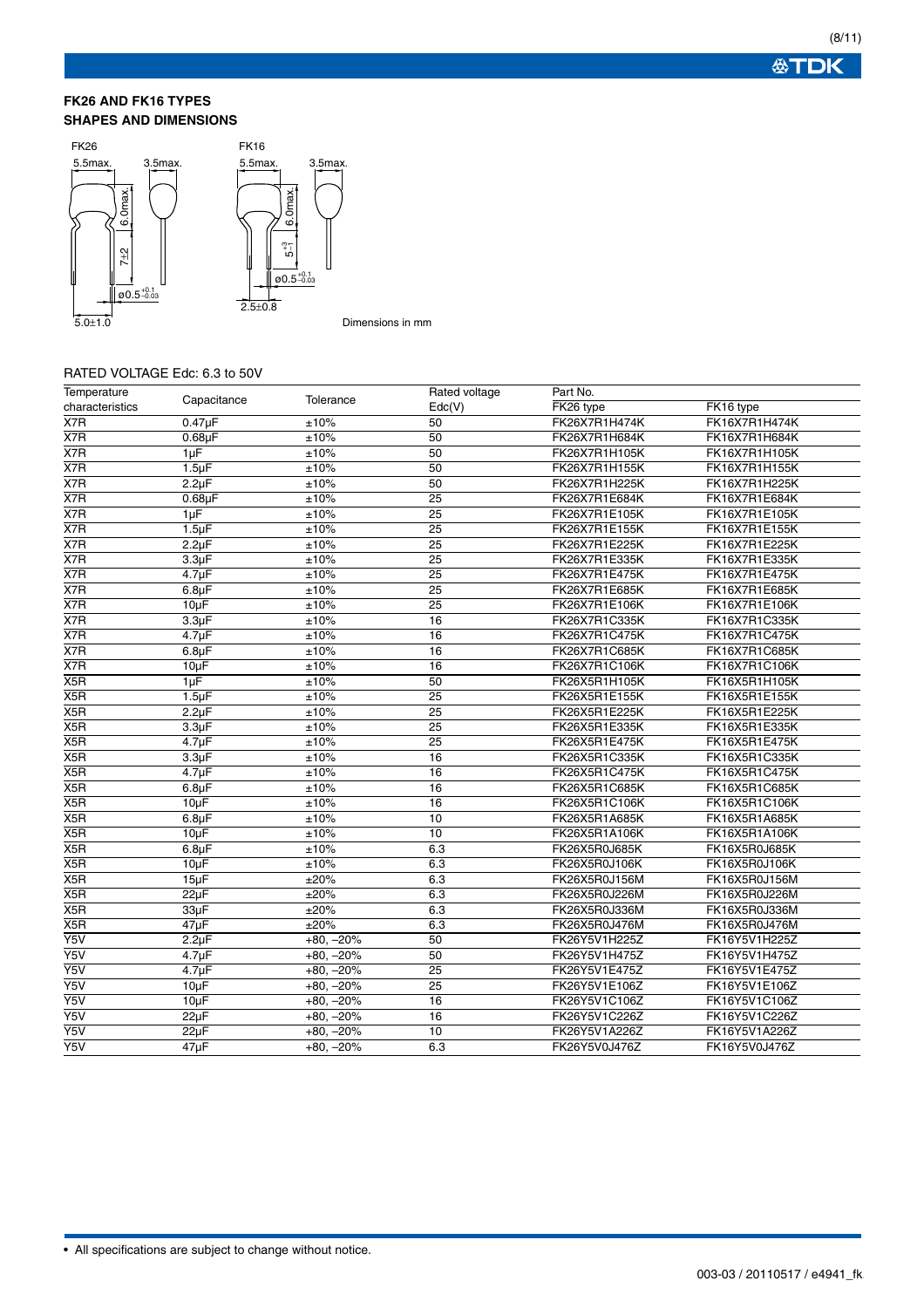# **FK20 AND FK11 TYPES SHAPES AND DIMENSIONS**



#### Dimensions in mm

# RATED VOLTAGE Edc: 6.3 to 50V

| Temperature      | Capacitance        | Tolerance   | Rated voltage   | Part No.      |               |
|------------------|--------------------|-------------|-----------------|---------------|---------------|
| characteristics  |                    |             | Edc(V)          | FK20 type     | FK11 type     |
| X7R              | $0.68\mu F$        | ±10%        | 50              | FK20X7R1H684K | FK11X7R1H684K |
| X7R              | $1\mu F$           | ±10%        | 50              | FK20X7R1H105K | FK11X7R1H105K |
| X7R              | $1.5 \mu F$        | ±10%        | 50              | FK20X7R1H155K | FK11X7R1H155K |
| X7R              | $2.2\mu F$         | ±10%        | 50              | FK20X7R1H225K | FK11X7R1H225K |
| X7R              | 3.3 <sub>µ</sub> F | ±10%        | 50              | FK20X7R1H335K | FK11X7R1H335K |
| X7R              | $4.7 \mu F$        | ±10%        | 50              | FK20X7R1H475K | FK11X7R1H475K |
| X7R              | $2.2\mu F$         | ±10%        | 25              | FK20X7R1E225K | FK11X7R1E225K |
| X7R              | 3.3 <sub>µ</sub> F | ±10%        | 25              | FK20X7R1E335K | FK11X7R1E335K |
| X7R              | 4.7 <sub>µ</sub> F | ±10%        | 25              | FK20X7R1E475K | FK11X7R1E475K |
| X7R              | $6.8\mu F$         | ±10%        | 25              | FK20X7R1E685K | FK11X7R1E685K |
| X7R              | $10\mu F$          | ±10%        | 25              | FK20X7R1E106K | FK11X7R1E106K |
| X7R              | $10\mu F$          | ±10%        | 16              | FK20X7R1C106K | FK11X7R1C106K |
| X7R              | $15\mu F$          | ±20%        | 16              | FK20X7R1C156M | FK11X7R1C156M |
| X7R              | $22\mu F$          | ±20%        | 16              | FK20X7R1C226M | FK11X7R1C226M |
| X7R              | $22\mu F$          | ±20%        | 10              | FK20X7R1A226M | FK11X7R1A226M |
| X5R              | $2.2\mu F$         | ±10%        | 50              | FK20X5R1H225K | FK11X5R1H225K |
| X5R              | 3.3 <sub>µ</sub> F | ±10%        | 50              | FK20X5R1H335K | FK11X5R1H335K |
| X5R              | $4.7 \mu F$        | ±10%        | $\overline{25}$ | FK20X5R1E475K | FK11X5R1E475K |
| X5R              | 6.8 <sub>µ</sub> F | ±10%        | 25              | FK20X5R1E685K | FK11X5R1E685K |
| X5R              | $10\mu F$          | ±10%        | 25              | FK20X5R1E106K | FK11X5R1E106K |
| X5R              | $10\mu F$          | ±10%        | 16              | FK20X5R1C106K | FK11X5R1C106K |
| X <sub>5</sub> R | $15\mu F$          | ±20%        | 16              | FK20X5R1C156M | FK11X5R1C156M |
| X5R              | $22\mu F$          | ±20%        | 16              | FK20X5R1C226M | FK11X5R1C226M |
| X <sub>5</sub> R | $15\mu F$          | ±20%        | 10              | FK20X5R1A156M | FK11X5R1A156M |
| X5R              | $22\mu F$          | ±20%        | 10              | FK20X5R1A226M | FK11X5R1A226M |
| X5R              | $22\mu F$          | ±20%        | 6.3             | FK20X5R0J226M | FK11X5R0J226M |
| X5R              | 33µF               | ±20%        | 6.3             | FK20X5R0J336M | FK11X5R0J336M |
| X5R              | $47\mu F$          | ±20%        | 6.3             | FK20X5R0J476M | FK11X5R0J476M |
| $\overline{X5R}$ | 68µF               | ±20%        | 6.3             | FK20X5R0J686M | FK11X5R0J686M |
| X5R              | 100µF              | ±20%        | 6.3             | FK20X5R0J107M | FK11X5R0J107M |
| X7S              | 4.7 <sub>µ</sub> F | ±10%        | 50              | FK20X7S1H475K | FK11X7S1H475K |
| X7S              | 6.8 <sub>µ</sub> F | ±10%        | 50              | FK20X7S1H685K | FK11X7S1H685K |
| X <sub>7</sub> S | $10\mu F$          | ±10%        | 50              | FK20X7S1H106K | FK11X7S1H106K |
| Y5V              | 4.7 <sub>u</sub> F | $+80, -20%$ | 50              | FK20Y5V1H475Z | FK11Y5V1H475Z |
| Y5V              | $10\mu F$          | $+80, -20%$ | 50              | FK20Y5V1H106Z | FK11Y5V1H106Z |
| Y5V              | $10\mu F$          | $+80, -20%$ | 25              | FK20Y5V1E106Z | FK11Y5V1E106Z |
| Y5V              | $22\mu F$          | $+80, -20%$ | 25              | FK20Y5V1E226Z | FK11Y5V1E226Z |
| Y5V              | $22\mu F$          | $+80, -20%$ | 16              | FK20Y5V1C226Z | FK11Y5V1C226Z |
| Y5V              | 47µF               | $+80, -20%$ | 16              | FK20Y5V1C476Z | FK11Y5V1C476Z |
| $\overline{Y5V}$ | $47\mu F$          | $+80, -20%$ | 10              | FK20Y5V1A476Z | FK11Y5V1A476Z |
| Y5V              | $100 \mu F$        | $+80, -20%$ | 6.3             | FK20Y5V0J107Z | FK11Y5V0J107Z |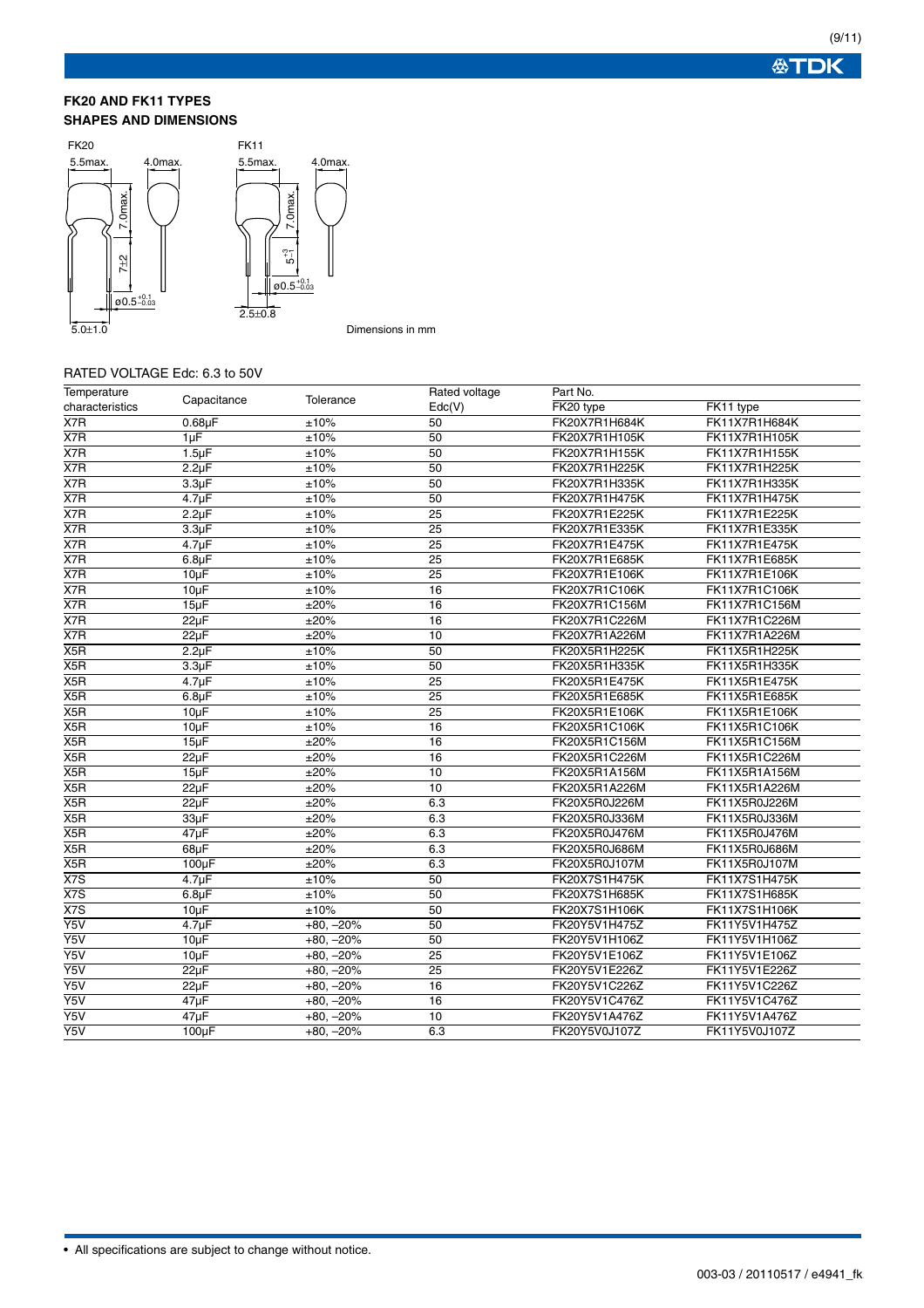(10/11) **公丁DK** 

# **FK22 TYPE SHAPES AND DIMENSIONS**



Dimensions in mm

#### RATED VOLTAGE Edc: 6.3 to 50V

| Temperature      | Capacitance        |             | Rated voltage | Part No.      |
|------------------|--------------------|-------------|---------------|---------------|
| characteristics  | (pF)               | Tolerance   | Edc(V)        | FK22 type     |
| X7R              | $1.5 \mu F$        | ±10%        | 50            | FK22X7R1H155K |
| X7R              | $2.2\mu F$         | ±10%        | 50            | FK22X7R1H225K |
| X7R              | 3.3 <sub>µ</sub> F | ±10%        | 50            | FK22X7R1H335K |
| X7R              | $4.7 \mu F$        | ±10%        | 50            | FK22X7R1H475K |
| X7R              | $6.8\mu F$         | ±10%        | 50            | FK22X7R1H685K |
| X7R              | $4.7 \mu F$        | ±10%        | 25            | FK22X7R1E475K |
| X7R              | $6.8\mu F$         | ±10%        | 25            | FK22X7R1E685K |
| X7R              | $10\mu F$          | ±10%        | 25            | FK22X7R1E106K |
| X7R              | $15\mu F$          | ±20%        | 25            | FK22X7R1E156M |
| X7R              | $22\mu F$          | ±20%        | 25            | FK22X7R1E226M |
| X7R              | $15\mu F$          | ±20%        | 16            | FK22X7R1C156M |
| X7R              | $22\mu F$          | ±20%        | 16            | FK22X7R1C226M |
| X7R              | 33µF               | ±20%        | 16            | FK22X7R1C336M |
| X5R              | $4.7 \mu F$        | ±10%        | 50            | FK22X5R1H475K |
| X5R              | $6.8\mu F$         | ±10%        | 50            | FK22X5R1H685K |
| X5R              | $15\mu F$          | ±20%        | 25            | FK22X5R1E156M |
| X5R              | $22\mu F$          | ±20%        | 25            | FK22X5R1E226M |
| X5R              | $33\mu F$          | ±20%        | 16            | FK22X5R1C336M |
| X5R              | $33\mu F$          | ±20%        | 10            | FK22X5R1A336M |
| X5R              | 47µF               | ±20%        | 10            | FK22X5R1A476M |
| X5R              | $68\mu F$          | ±20%        | 6.3           | FK22X5R0J686M |
| X5R              | $100\mu F$         | ±20%        | 6.3           | FK22X5R0J107M |
| $\overline{Y5V}$ | $100\mu F$         | $+80, -20%$ | 10            | FK22Y5V1A107Z |

• For more information about products with other capacitance or other data, please contact us.